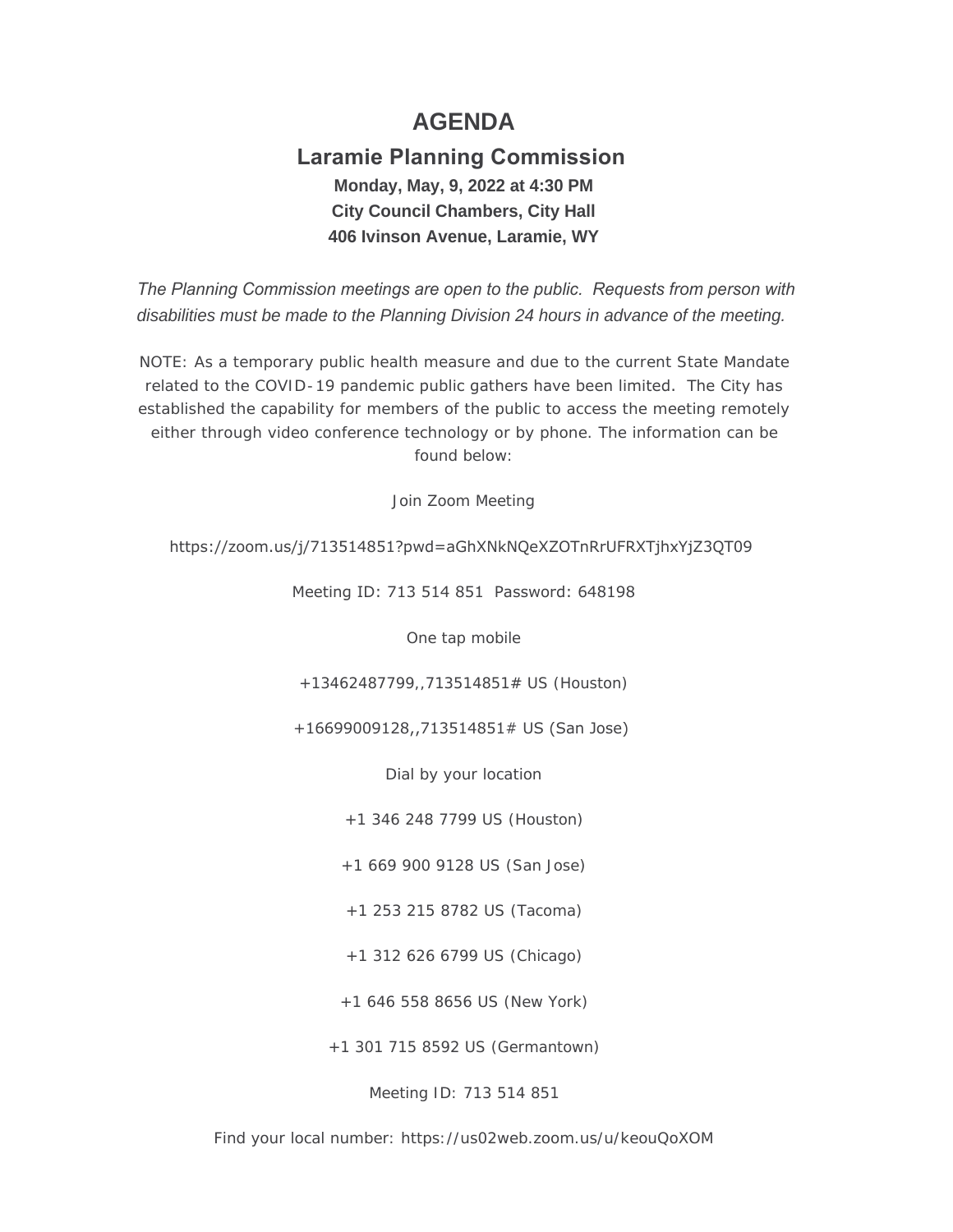- **Call To Order/Roll Call 1.**
- 1.A. Appointment Of A Planning Commission Chairperson
- **Approval Of Agenda And Minutes 2.**
- **Changes And Approval Of Agenda 2.A.**
- **Planning Commission Meeting Minutes 2.B.**
	- **LPC Minutes 4.25.2022 2.B.i.**

Documents:

#### [LPC Minutes 4-25-22.Pdf](https://cityoflaramie.org/AgendaCenter/ViewFile/Item/12378?fileID=16946)

- **Citizen Comments - Non-Agenda Related Topics – No Action Can Be Taken 3.**
- **Planning Commission And Staff Reports And Comments 4.**
- **Disclosures – Ex-Parte Communications; Potential Conflicts Of Interest 5.**
- **Current Planning Projects 6.**
- **Old Business: 6.A.**
- **New Business: 6.B.**
	- **CUP-22-01: 450 N 3rd Street – Lumberyard 6.B.i. FILE:** CUP-22-01: 450 N 3rd Street – Lumberyard

**REQUEST:** A Conditional Use Permit for the construction and operation of a Lumberyard within a C2 Zone

**LOCATION:** 450 N 3rd Street

**APPLICANT:** Bloedorn Lumber Company

**OWNER(s):** Bloedorn Lumber Company

**ZONING:** C2 (General Commercial)/ B2 (Business)

**PURPOSE:** To expand and reconstruct buildings for operation of a lumberyard and retail store

**PREPARED BY:** Derek T Teini, AICP, Planning Manager

Documents:

#### [CUP-22-01 Staff Report.pdf](https://cityoflaramie.org/AgendaCenter/ViewFile/Item/12376?fileID=16945)

**CUP-22-06 1765 Riverside Dr. - Oversized Garage 6.B.ii.** FILE: CUP-22-06: 1765 Riverside Drive – Oversized Accessory Building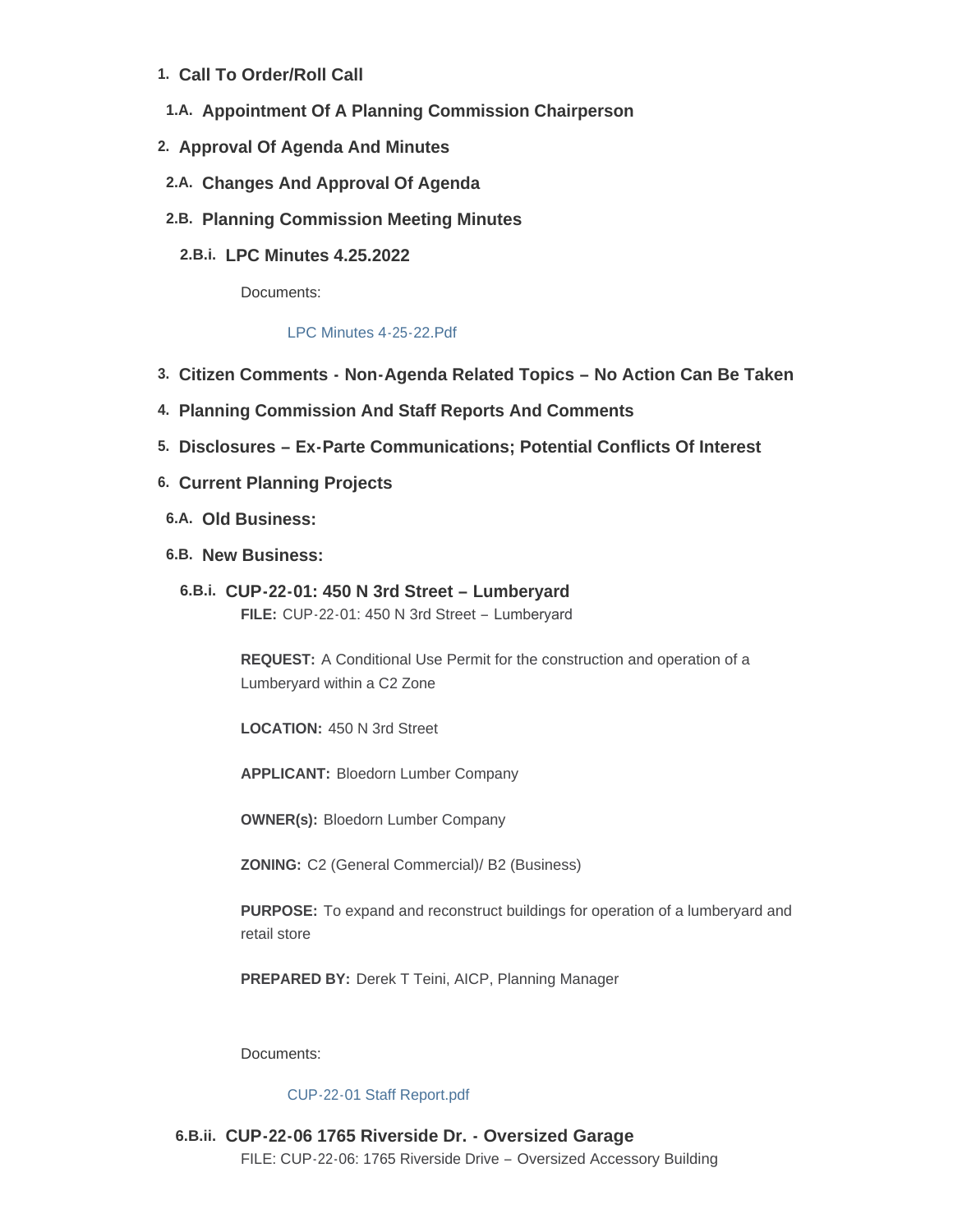REQUEST: A Conditional Use Permit for the construction of an oversized accessory building.

LOCATION: 1765 Riverside Dr.

APPLICANT: Edward Scott Steere

OWNER(s): Edward Scott Steere

ZONING: RR (Rural Residential)

PURPOSE: To construct an accessory building larger than the maximum of 1,000 sq/ft

as identified within the UDC.

PREPARED BY: Philipp Gabathuler, AICP, Principal Planner

Documents:

[CUP-22-06 Staff Report.pdf](https://cityoflaramie.org/AgendaCenter/ViewFile/Item/12379?fileID=16947)

## **Long Range Planning Projects 7.**

**Variances (Sitting As Board Of Adjustment) 8.** (Swearing in of witnesses)

## **VAR-22-02: 1765 Riverside Drive – Oversized Accessory Building – 8.A. Height Exception**

FILE: VAR-22-02: 1765 Riverside Drive – Oversized Accessory Building –Height Exception

REQUEST: A variance request from LMC 15.12.000.B, Table 15.12-2 Dimensional Requirements & LMC 15.10.030.C.3 for an accessory building in the RR Zone that exceeds the maximum height requirement on this property.

LOCATION: 1765 Riverside Drive

APPLICANT(S): Edward Scott Steere

OWNER: Edward Scott Steere

PURPOSE: To allow for construct an accessory building taller than the principal structure of the principal structure.

CURRENT ZONING: RR (Rural Residential)

PREPARED BY: Philipp Gabathuler, AICP, Principal Planner